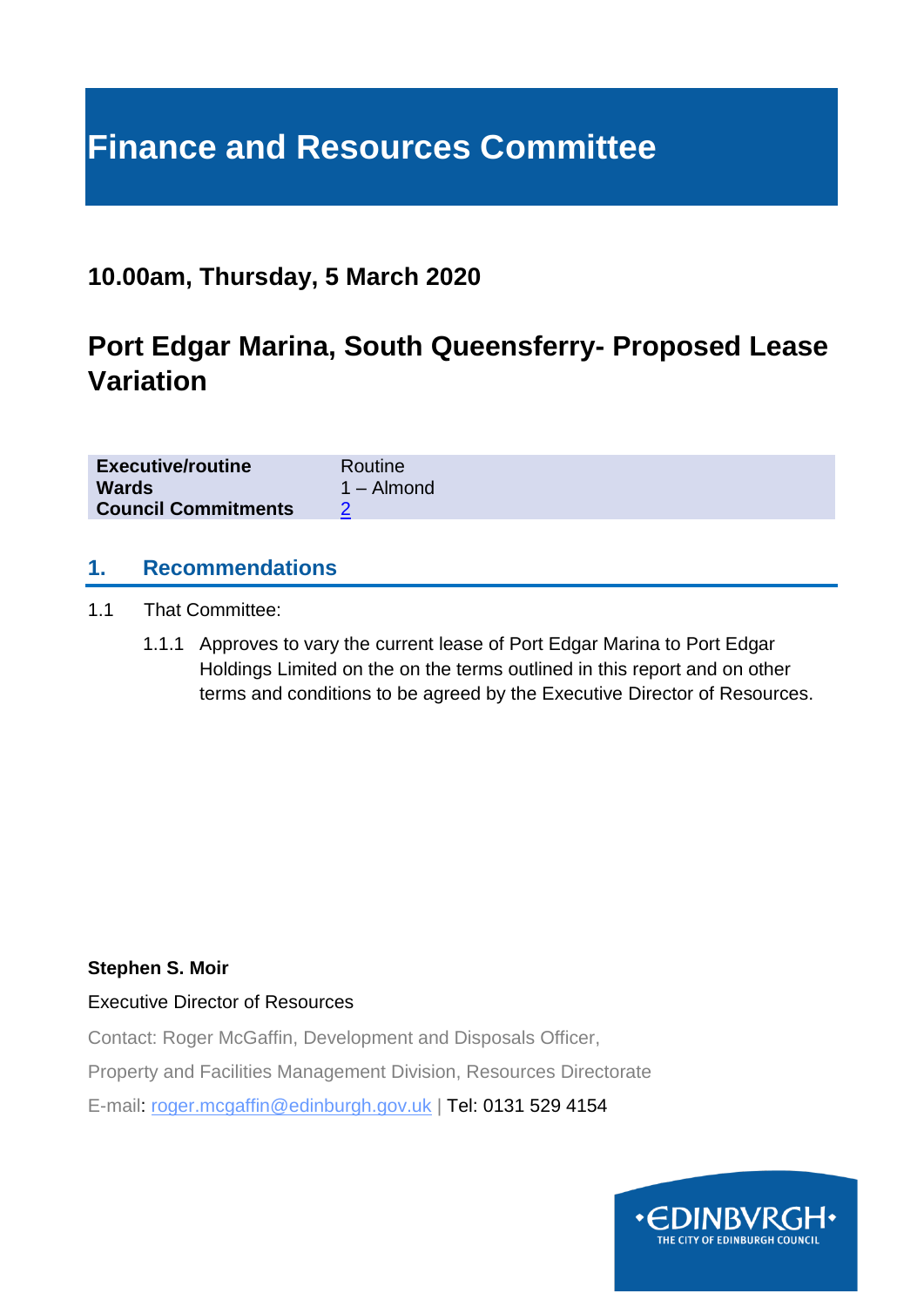**Report**

# **Port Edgar Marina, South Queensferry- Proposed Lease Variation**

#### **2. Executive Summary**

2.1 Port Edgar Holdings Limited (PEHL) has requested a variation to their lease of Port Edgar Marina to increase the area occupied. This report seeks approval to vary the lease on the terms and conditions as set out in the report.

#### **3. Background**

- 3.1 On 23 March 2017, the Finance and Resources Committee approved an amendment to the lease of Port Edgar Marina to PEHL.
- 3.2 At that time, PEHL agreed to take responsibility for utility services to the marina and infrastructure improvement works at an estimated cost of £200,000, which were the responsibility of the Council. Rather than grant an immediate rent-free period to cover the cost of the improvement works, the rent profile was amended to spread the cost over a 15-year period.
- 3.3 The proposals also extended the area of lease whereby PEHL would become the intermediate landlord for several existing tenants. Prior to this interposition the Council agreed to extend existing short-term leases to the community-based tenants (Marine Sea Cadets, South Queensferry Sea Cadets and Port Edgar Yacht Club) as this would provide for a greater security of tenure once the land transfers to PEHL.
- 3.4 The renewal of the leases to the community-based tenants has taken longer than expected but are now substantially in place. However, due to the overall continued success of the project and need for continued investment, PEHL has requested a further extension of the area leased to accommodate additional boat storage. This would require a variation of the terms approved by Committee in March 2017, which is the purpose of this report.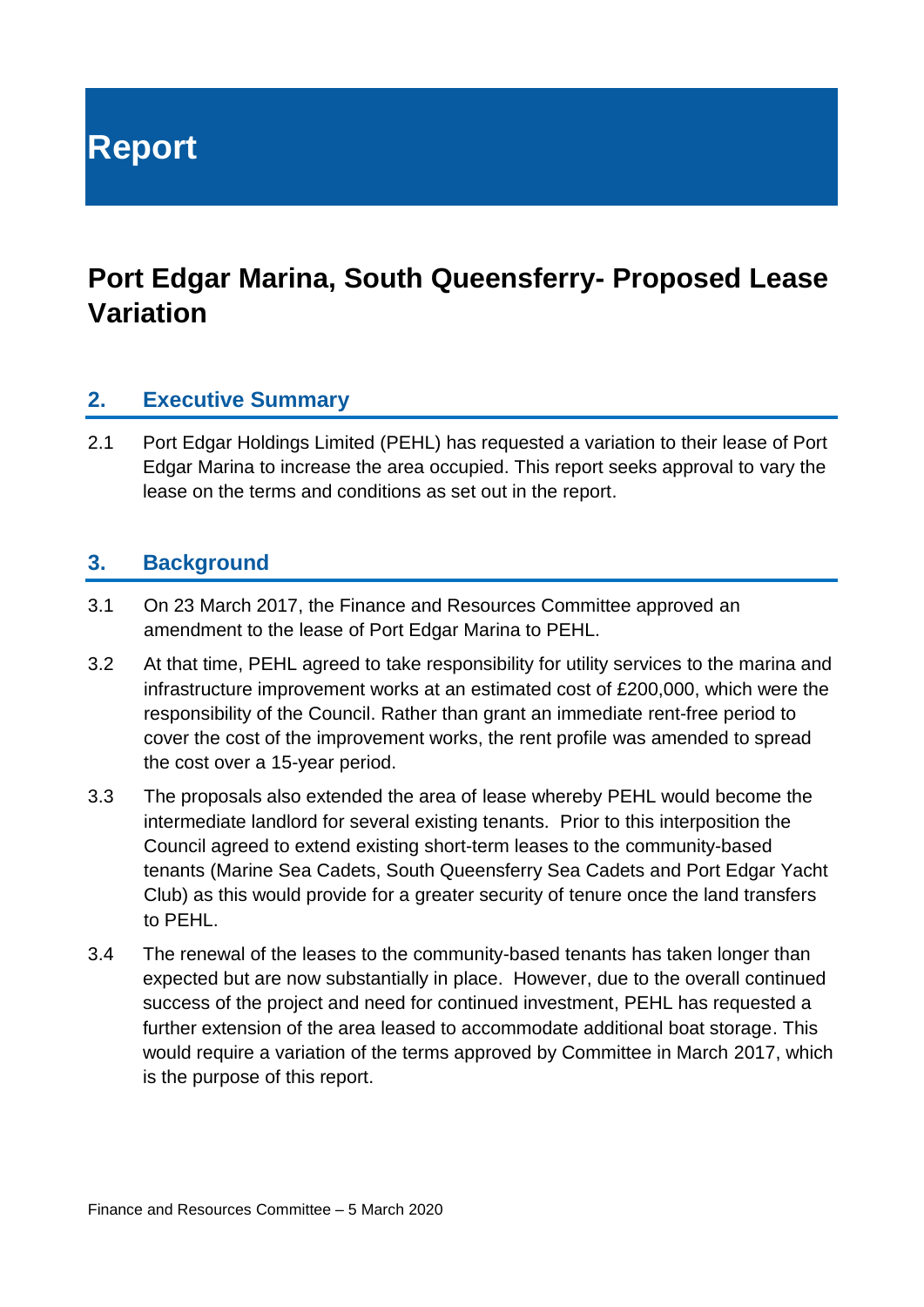# **4. Main report**

- 4.1 The changes to the terms of the lease that were approved in March 2017 are as follows:-
	- The area leased will be extended to include the area shaded blue on the attached plan. This will accommodate additional boat storage required to support the developing marina. This area also includes the Powerhouse building which houses the electricity distribution for the marina. The Council will also be relieved of the responsibility for the cost repair and maintenance of the buildings within the extended area;
	- To reflect the increased area under the lease, the level of rent will increase, on a pro rata basis, from £90,000 to £105,500 per annum;
	- The infrastructure works reported in March 2017 have increased from £200,000 to £274,000 due to the discovery of asbestos on the central pier, which requires removal;
	- A break clause in favour of the landlord, which will be PEHL in the existing sub lease, to the South Queensferry Scouts will be removed therefore securing the long-term future of that group.
- 4.3 Whilst these proposals result in an initial reduction in income, larger than the £200,000 reported in 2017 due to increased awareness of CEC liabilities, this will be offset by the removal of the Council's liability for maintenance, upgrade, and potential replacement to power supply, which requires an immediate expenditure in the region of £100,000, the upgrade of the substandard drainage infrastructure in the area and the removal of asbestos from the publicly accessible pier.
- 4.4 In a similar manner to the 2017 approval, the costs of the works will be addressed through an amended rent profile over an 18-year period offset against the increase in rent.

### **5. Next Steps**

5.1 Following approval of the terms by Finance and Resources Committee, solicitors will be instructed to conclude the legal documentation. Conclusion of the proposed lease extension will minimise risk and potential financial exposure to the Council and allow PEHL to commit to further investment in marina improvements.

# **6. Financial impact**

6.1 The Councils exposure to costs have increased from £200,000 to £274,000. However, these costs are mitigated by spreading payment over an 18-year period. This will in part be offset by the increase in the rental figure of £12,500 which will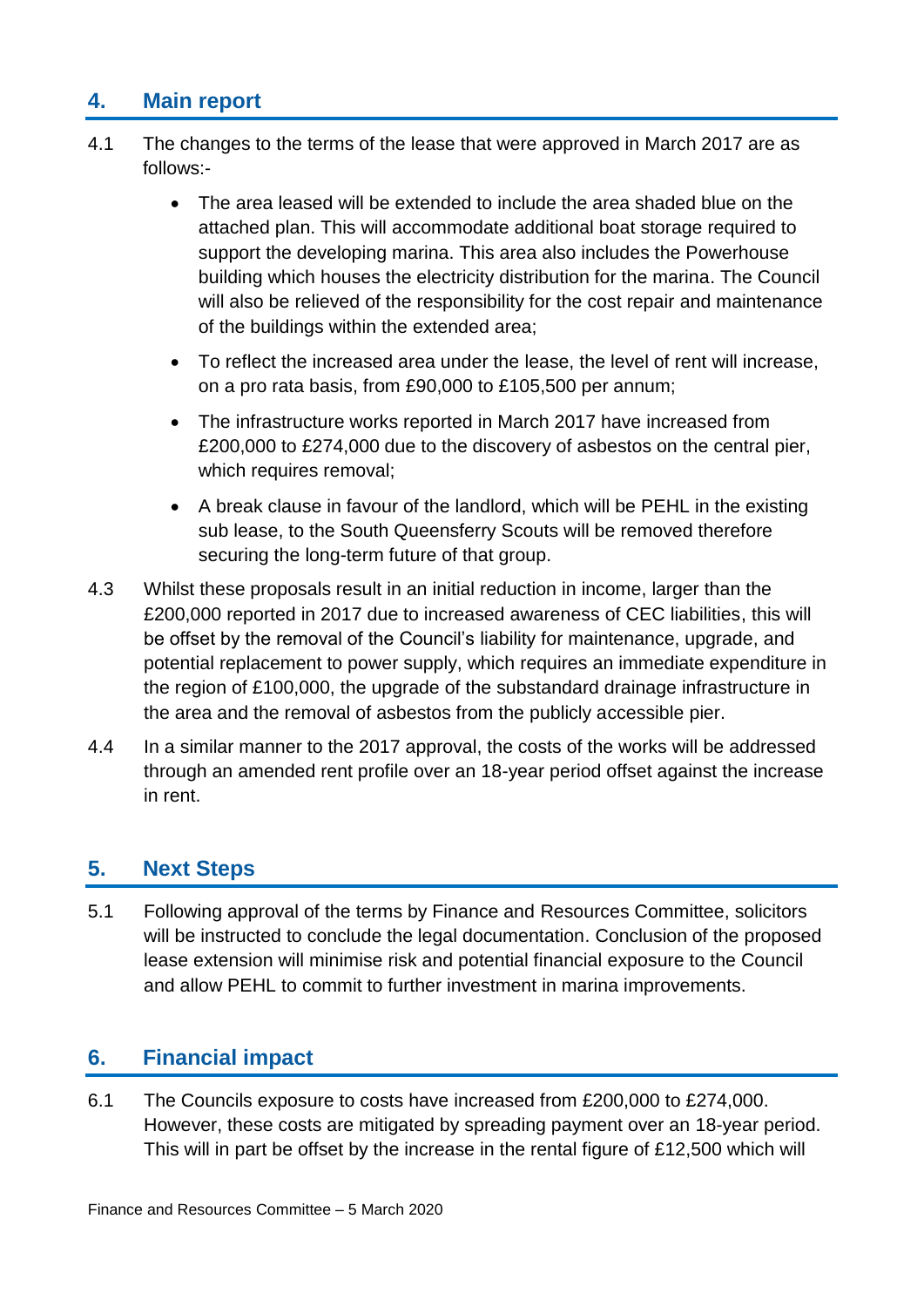accumulate to £800,000 of additional rental income until the expiry of the lease in 2084.

6.2 The variation will also remove the Council's responsibility for any future maintenance, repair, upgrade, potential replacement of infrastructure and removal of asbestos which is a barrier to development and future investment in the marina. It will also relieve the Council of similar responsibilities for existing buildings.

# **7. Stakeholder/Community Impact**

- 7.1 Ward elected members have been made aware of the recommendations of the report.
- 7.2 The Council and PEHL have consulted with key stakeholders in the Marina including Port Edgar Yacht Club, the Berth Holders Association, the Marine Sailing and Sea Cadet Association and existing tenants. These discussions have been supportive of the proposed development.

# **8. Background reading/external references**

Finance and Resources Committee – 23 March 2017 – Port Edgar Marina – Proposed Lease Extension

### **9. Appendices**

Appendix 1 - Location Plan